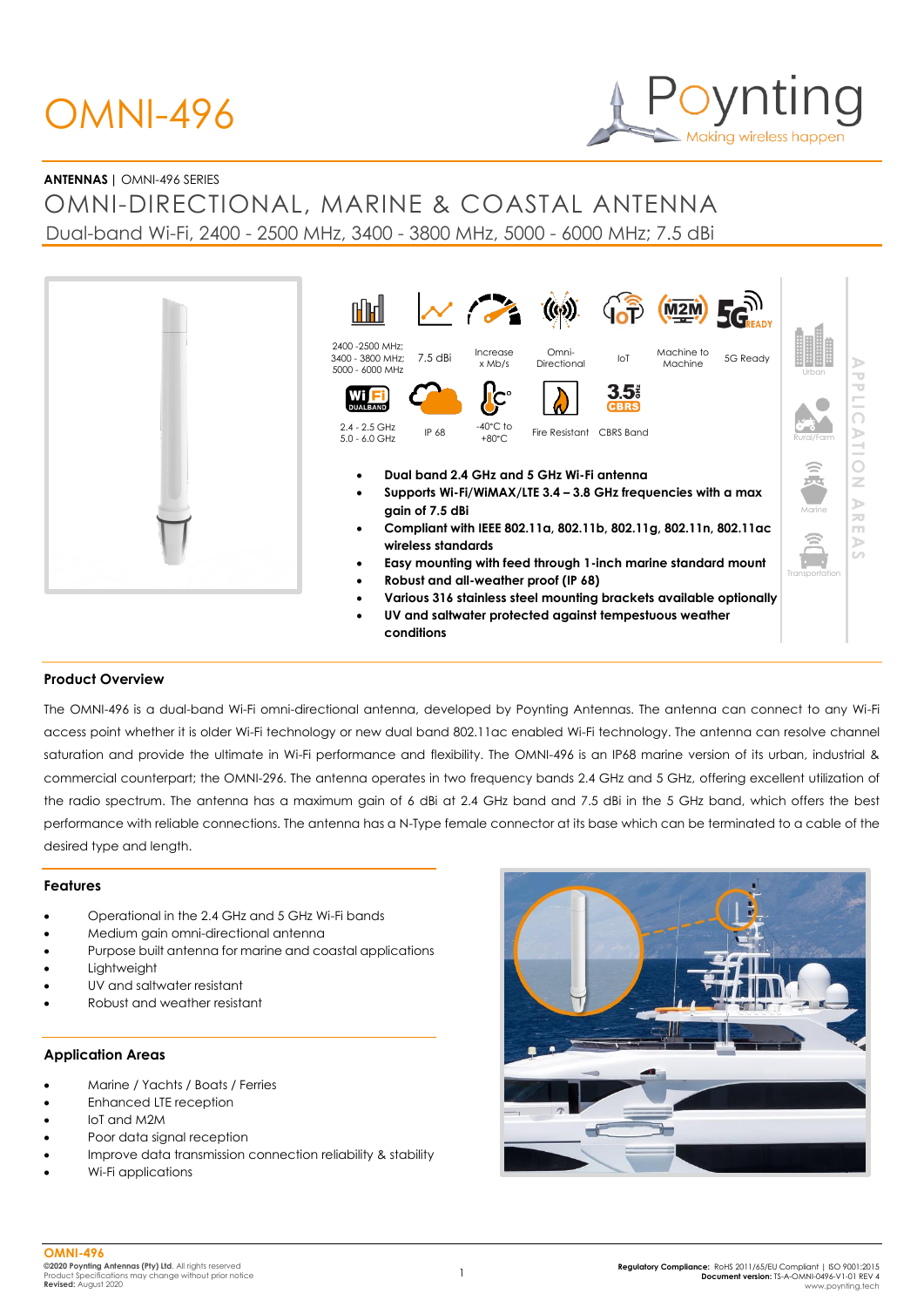

# **Frequency Bands**

The OMNI-496 is an omni-directional antenna that works from 2400 -2500 MHz | 3400 - 3800 MHz | 5000 - 6000 MHz



#### **Antenna Overview**

|                          | <b>DUALBAND</b>                           |
|--------------------------|-------------------------------------------|
| Ports                    |                                           |
| SISO / MIMO              | SISO                                      |
| <b>Frequency Bands</b>   | 2400 - 2500, 3400 - 3800 & 5000 -6000 MHz |
| Polarisation             | Linear Vertical                           |
| Peak Gain                | $7.5$ dBi                                 |
| Coax Cable Type          | N/A                                       |
| <b>Coax Cable Length</b> | N/A                                       |
| <b>Connector Type</b>    | $N$ -Type $(F)$                           |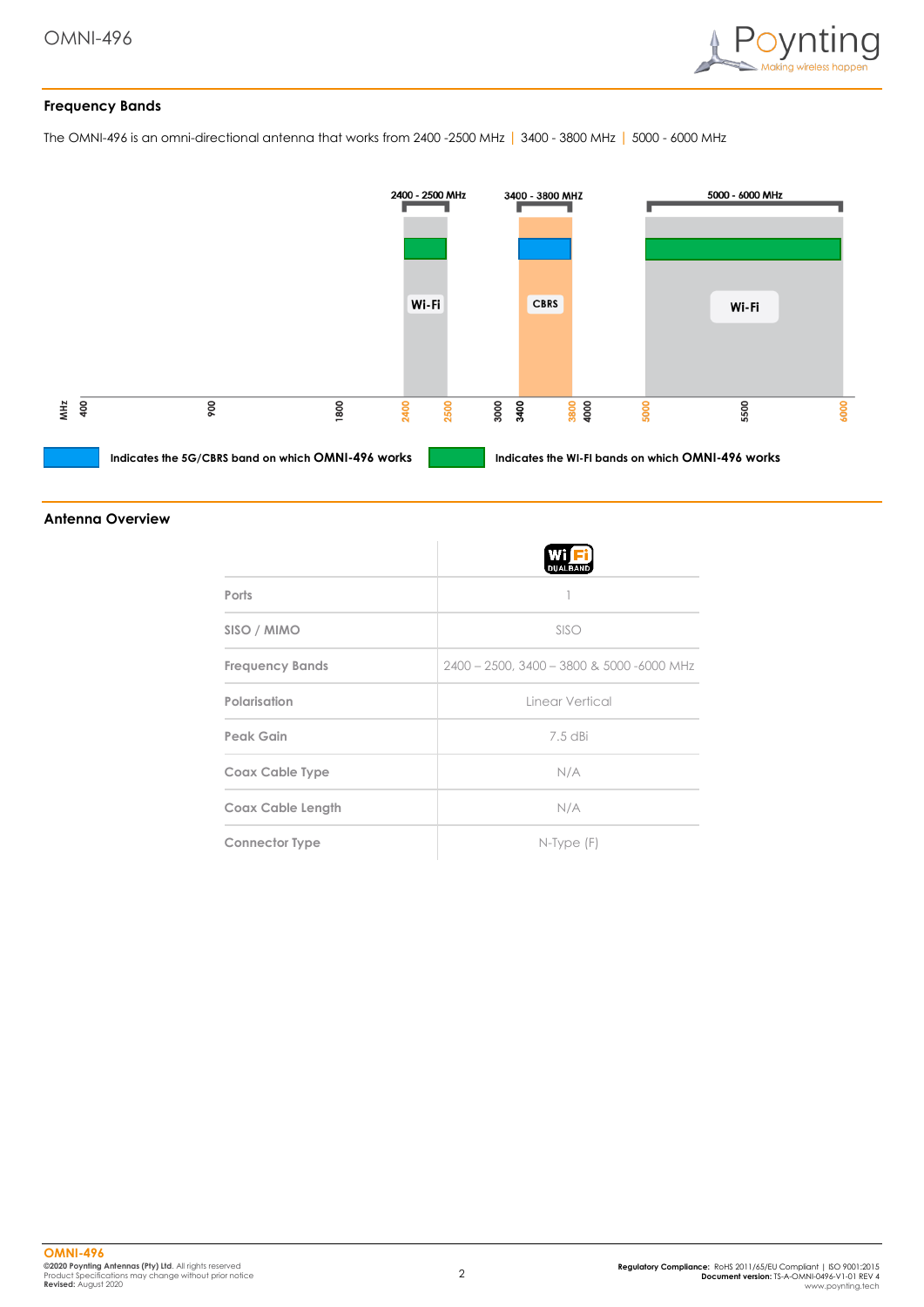

| Order product code:              | A-OMNI-0496-V1                                                                               |  |
|----------------------------------|----------------------------------------------------------------------------------------------|--|
| Commercial name:                 | OMNI-496                                                                                     |  |
| <b>Ordering Information</b>      |                                                                                              |  |
| <b>Mounting bracket:</b>         | Marine Adapter (1" -14 TPI)<br>& L-bracket (Ø30-50mm Pole)                                   |  |
| Antenna:                         | A-OMNI-0496                                                                                  |  |
| <b>Product Box Contents</b>      |                                                                                              |  |
| DC short:                        | Yes                                                                                          |  |
| Coax cable loss:                 | Optional cable dependant                                                                     |  |
| Input impedance:                 | 50 Ohm (nominal)                                                                             |  |
| Feed power handling:             | 10 W                                                                                         |  |
| VSWR:                            | $\leq 2.5:1$                                                                                 |  |
| Gain (max):                      | 5000 - 6000 MHz<br>6 dBi @ 2400-2500 MHz<br>7 dBi @ 3400-3800 MHz<br>7.5 dBi @ 5000-6000 MHz |  |
| Frequency bands:                 | 2400 - 2500 MHz<br>3400 - 3800 MHz                                                           |  |
| <b>Electrical Specifications</b> |                                                                                              |  |

# **Mechanical Specifications**

| <b>Product dimensions</b>   | 560 mm x 75 mm (Incl. BRKT-40)                        |
|-----------------------------|-------------------------------------------------------|
| <b>Packaged dimensions:</b> | 580 mm x 95 mm x 95 mm                                |
| Weight:                     | 0.57 kg                                               |
| Packaged weight:            | 1.3 kg                                                |
| Radome material:            | UV Stable Marine ASA                                  |
| Radome colour:              | <b>Brilliant White</b>                                |
|                             | Pantone P 179-1 C                                     |
| <b>Mounting Type:</b>       | Standard 1" -14 TPI marine mount<br>& Wall/pole mount |

# **Environmental Specifications, Certification & Approvals**

| <b>Wind Survival:</b>                         | $\leq$ 186 km/h                     |
|-----------------------------------------------|-------------------------------------|
| Temperature Range (Operating):                | $-40^{\circ}$ C to $+80^{\circ}$ C  |
| <b>Environmental Conditions:</b>              | Outdoor/Indoor                      |
| Water ingress protection ratio/standard:      | IP 68                               |
| Salt Spray:                                   | MIL-STD 810F/ASTM B117              |
| <b>Operating Relative Humidity:</b>           | Up to 98%                           |
| <b>Storage Humidity:</b>                      | 5% to 95% - non-condensing          |
| <b>Storage Temperature:</b>                   | $-40^{\circ}$ C to $+80^{\circ}$ C  |
| <b>Enclosure Flammability Rating:</b>         | <b>UL 94-HB</b>                     |
| Impact resistance:                            | <b>IK 08</b>                        |
| <b>Product Safety &amp;</b><br>Environmental: | Complies with CE and RoHS standards |

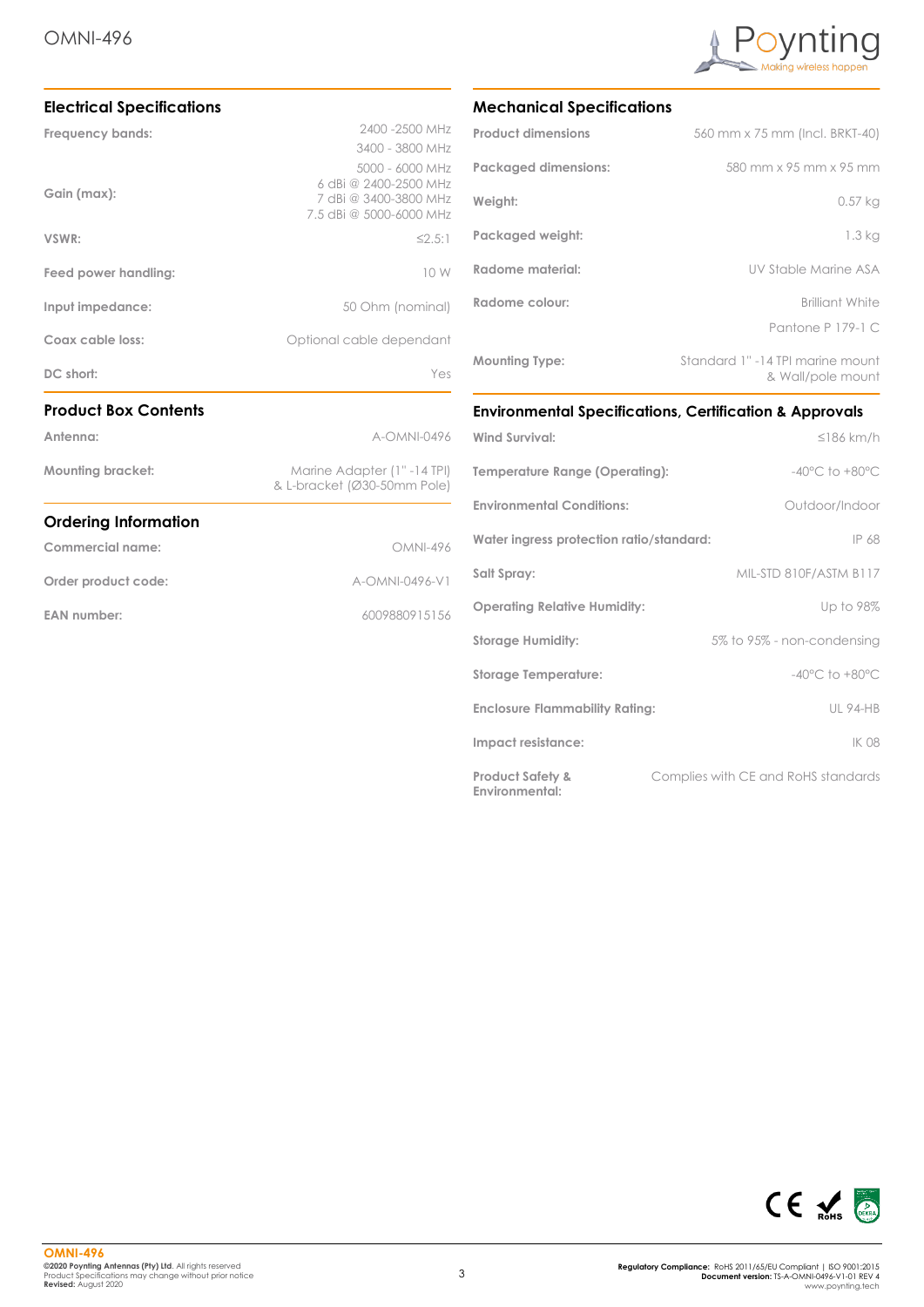

## **Antenna Performance Plots**



#### **Voltage Standing Wave Ratio (VSWR)**

VSWR is a measure of how efficiently radio-frequency power is transmitted from a power source, through a transmission line, into a load. In an ideal system, 100% of the energy is transmitted which corresponds to a VSWR of 1:1.

The OMNI-496 delivers superior performance across all bands with a VSWR of ≤ 2.5:1 or better across 90% of the bands.

#### **GAIN (EXCLUDING CABLE LOSS**



## **Gain\* in dBi**

7.5 dBi is the peak gain across all bands from 2400 – 6000 MHz.

| Gain @ 2400 -2500 MHz:  | 6 dBi   |
|-------------------------|---------|
| Gain @ 3400 - 3800 MHz: | 7 dBi   |
| Gain @ 5000 - 6000 MHz: | 7.5 dBi |

*\*Antenna gain measured with polarisation aligned standard antenna*

## **Technical Drawings**